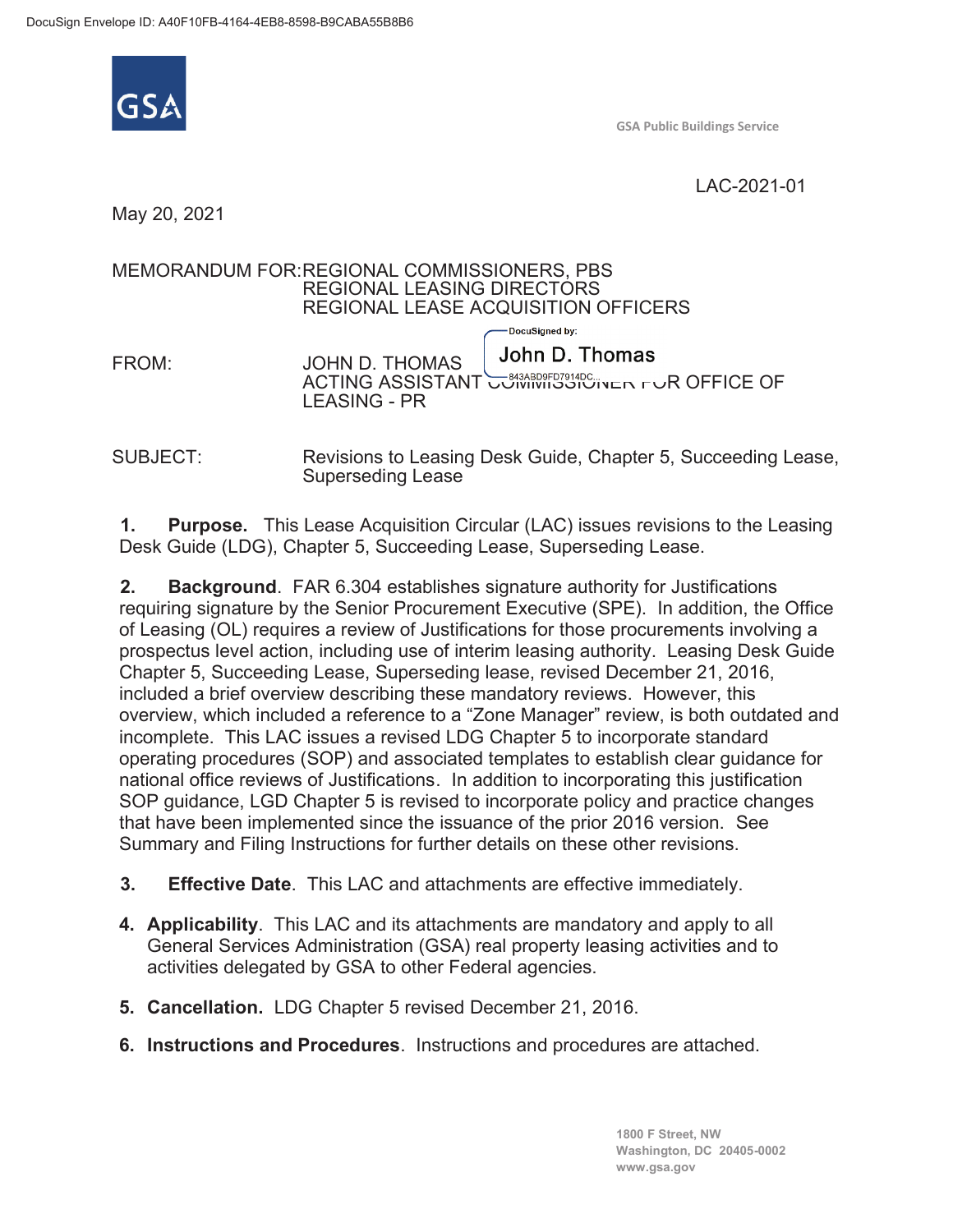Attachment 1, LAC-2021-01 Summary and Filing Instructions Attachment 2, LDG Chapter 5, Succeeding Lease, Superseding Lease